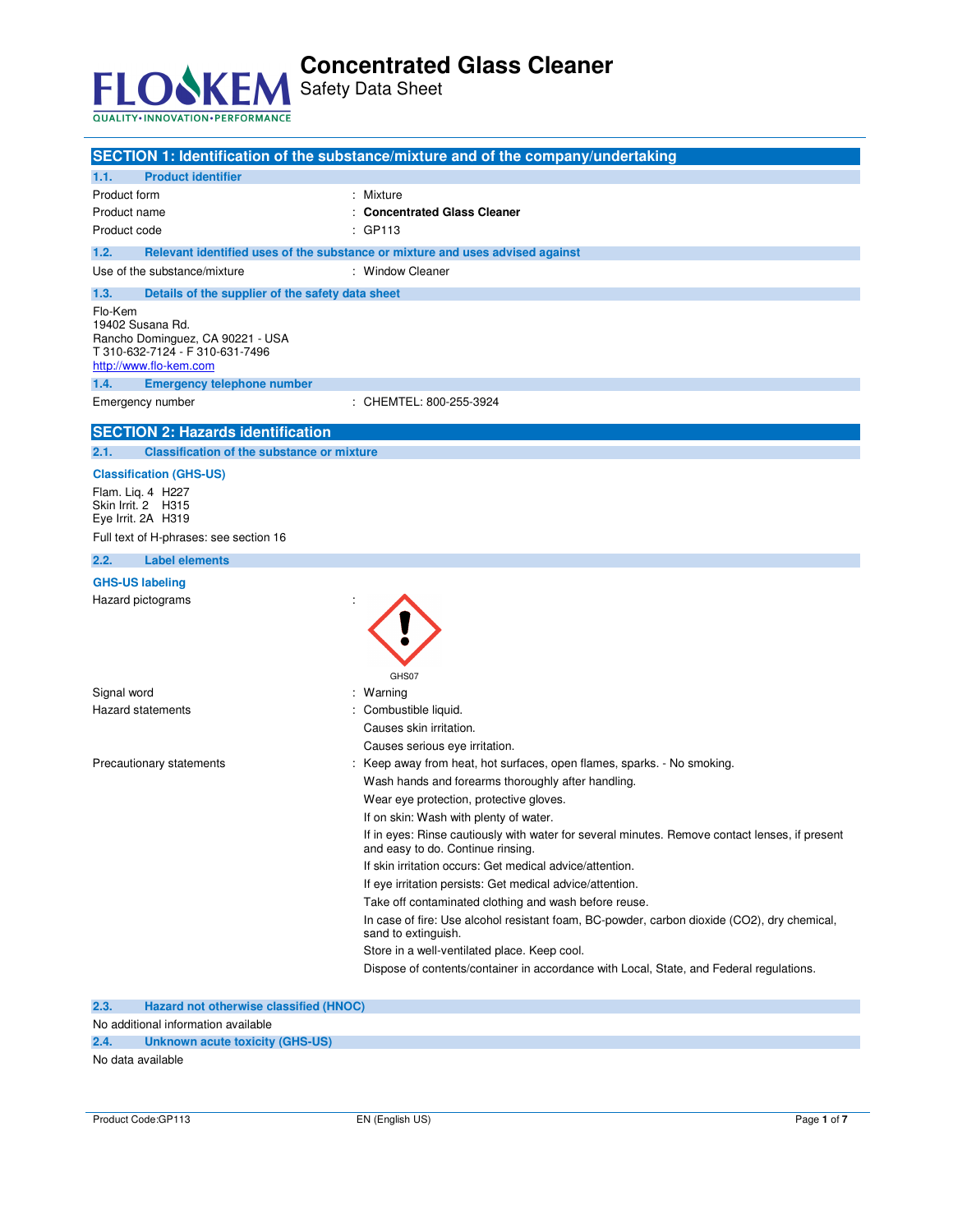Safety Data Sheet

# **SECTION 3: Composition/information on ingredients** 3.1. Substance

**3.1. Substance** 

Not applicable

**(NOTE: If component displays the \* (asterisk) symbol, the following statement applies.)** 

**\*Chemical name, CAS number and/or exact concentration have been withheld as a trade secret** 

Full text of H-phrases: see section 16

### **3.2. Mixture**

| <b>Name</b>                         | <b>Product identifier</b> | $\%$     | <b>Classification (GHS-US)</b>                                   |
|-------------------------------------|---------------------------|----------|------------------------------------------------------------------|
| 1-butoxy-2-propanol                 | (CAS No) 5131-66-8        | $5 - 10$ | Flam. Lig. 4, H227<br>Skin Irrit. 2. H315<br>Eye Irrit. 2A, H319 |
| sodium lauryl ether sulfate         | (CAS No) 9004-82-4        | $-10$    | Skin Irrit. 2. H315<br>Eye Irrit. 2A, H319                       |
| dipropylene glycol monomethyl ether | (CAS No) 34590-94-8       | $5 - 10$ | Flam. Lig. 4, H227                                               |
| ethanol                             | (CAS No) 64-17-5          | - 5      | Flam. Lig. 2, H225                                               |

**(NOTE: If component displays the \* (asterisk) symbol, the following statement applies.)** 

**\*Chemical name, CAS number and/or exact concentration have been withheld as a trade secret**

| <b>SECTION 4: First aid measures</b>                                |                                                                                                                                                                                                 |
|---------------------------------------------------------------------|-------------------------------------------------------------------------------------------------------------------------------------------------------------------------------------------------|
| <b>Description of first aid measures</b><br>4.1.                    |                                                                                                                                                                                                 |
| First-aid measures general                                          | : Never give anything by mouth to an unconscious person. If you feel unwell, seek medical<br>advice (show the label where possible).                                                            |
| First-aid measures after inhalation                                 | : If breathing is difficult, remove victim to fresh air and keep at rest in a position comfortable for<br>breathing. If you feel unwell, seek medical advice.                                   |
| First-aid measures after skin contact                               | : If skin irritation or rash occurs: Wash with plenty of soap and water. Wash contaminated<br>clothing before reuse. If skin irritation persists, get medical attention.                        |
| First-aid measures after eye contact                                | : IF IN EYES: Rinse cautiously with water for several minutes. Remove contact lenses, if present<br>and easy to do. Continue rinsing. If eye irritation persists: Get medical advice/attention. |
| First-aid measures after ingestion                                  | : Rinse mouth. Do NOT induce vomiting. Obtain emergency medical attention.                                                                                                                      |
| 4.2.<br>Most important symptoms and effects, both acute and delayed |                                                                                                                                                                                                 |
| Symptoms/injuries                                                   | : Not expected to present a significant hazard under anticipated conditions of normal use. If you<br>feel unwell, seek medical advice.                                                          |
| Symptoms/injuries after skin contact                                | : Causes skin irritation. Repeated exposure may cause skin dryness or cracking.                                                                                                                 |
| Symptoms/injuries after eye contact                                 | : Causes serious eye irritation.                                                                                                                                                                |
| Symptoms/injuries after ingestion                                   | : FOLLOWING SYMPTOMS MAY APPEAR LATER: Gastrointestinal complaints. Irritation of the<br>gastric/intestinal mucosa. Irritation of the oral mucous membranes. Nausea.                            |

**4.3. Indication of any immediate medical attention and special treatment needed** 

## No additional information available

|                   | <b>SECTION 5: Firefighting measures</b>               |                                                                                                                                                                      |
|-------------------|-------------------------------------------------------|----------------------------------------------------------------------------------------------------------------------------------------------------------------------|
| 5.1.              | <b>Extinguishing media</b>                            |                                                                                                                                                                      |
|                   | Suitable extinguishing media                          | : Alcohol-resistant foam. BC powder. Carbon dioxide. Dry chemical powder. Sand/earth.                                                                                |
|                   | Unsuitable extinguishing media                        | : Do not use a heavy water stream.                                                                                                                                   |
| 5.2.              | Special hazards arising from the substance or mixture |                                                                                                                                                                      |
| Fire hazard       |                                                       | : Combustible liquid.                                                                                                                                                |
| 5.3.              | <b>Advice for firefighters</b>                        |                                                                                                                                                                      |
|                   | Firefighting instructions                             | : Use water spray or fog for cooling exposed containers. Exercise caution when fighting any<br>chemical fire. Prevent fire-fighting water from entering environment. |
|                   | Protection during firefighting                        | : Do not enter fire area without proper protective equipment, including respiratory protection.                                                                      |
| Other information |                                                       | Although product has a flash point $\langle 200^\circ \text{F} \rangle$ , it is an aqueous solution and does not sustain<br>combustion.                              |

| <b>SECTION 6: Accidental release measures</b> |                                                                     |                                                                                                                                                               |
|-----------------------------------------------|---------------------------------------------------------------------|---------------------------------------------------------------------------------------------------------------------------------------------------------------|
| 6.1.                                          | Personal precautions, protective equipment and emergency procedures |                                                                                                                                                               |
|                                               | General measures                                                    | : Keep away from heat, hot surfaces, sparks, open flames and other ignition sources. No<br>smoking. Isolate from fire, if possible, without unnecessary risk. |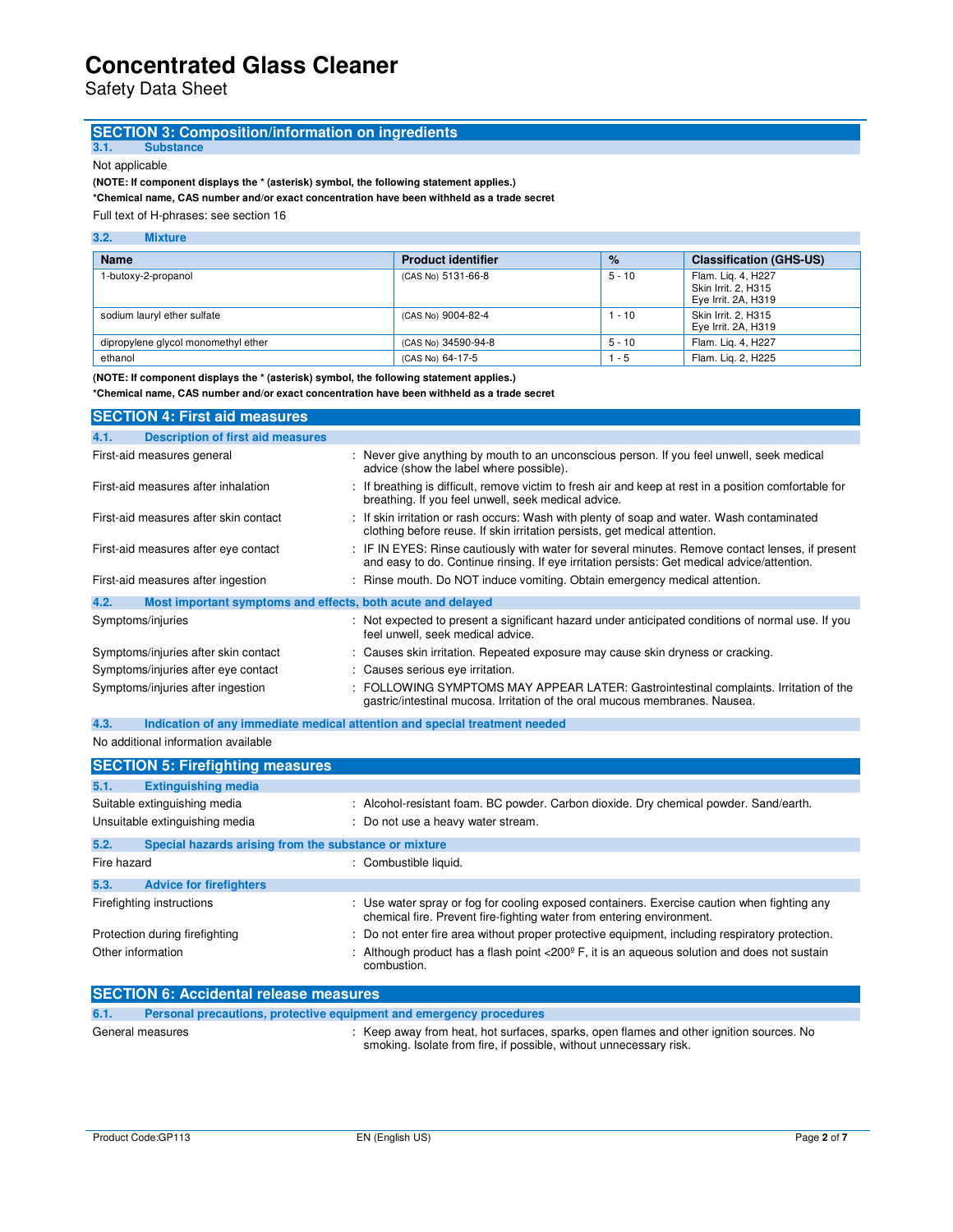Safety Data Sheet

| 6.1.1.<br>For non-emergency personnel                                |                                                                                                                                                                                                                                                                                                                                                                                                                                            |  |
|----------------------------------------------------------------------|--------------------------------------------------------------------------------------------------------------------------------------------------------------------------------------------------------------------------------------------------------------------------------------------------------------------------------------------------------------------------------------------------------------------------------------------|--|
| Protective equipment                                                 | Protective goggles.                                                                                                                                                                                                                                                                                                                                                                                                                        |  |
|                                                                      | Protective gloves.                                                                                                                                                                                                                                                                                                                                                                                                                         |  |
|                                                                      | Protective clothing.                                                                                                                                                                                                                                                                                                                                                                                                                       |  |
| Emergency procedures                                                 | Evacuate unnecessary personnel.                                                                                                                                                                                                                                                                                                                                                                                                            |  |
| 6.1.2.<br>For emergency responders                                   |                                                                                                                                                                                                                                                                                                                                                                                                                                            |  |
| Protective equipment                                                 | Equip cleanup crew with proper protection.                                                                                                                                                                                                                                                                                                                                                                                                 |  |
| Emergency procedures                                                 | : Ventilate area.                                                                                                                                                                                                                                                                                                                                                                                                                          |  |
| 6.2.<br><b>Environmental precautions</b>                             |                                                                                                                                                                                                                                                                                                                                                                                                                                            |  |
|                                                                      | Prevent entry to sewers and public waters. Notify authorities if liquid enters sewers or public waters.                                                                                                                                                                                                                                                                                                                                    |  |
| 6.3.<br>Methods and material for containment and cleaning up         |                                                                                                                                                                                                                                                                                                                                                                                                                                            |  |
| For containment                                                      | : Contain released substance, pump into suitable containers. Plug the leak, cut off the supply.                                                                                                                                                                                                                                                                                                                                            |  |
| Methods for cleaning up                                              | : Soak up spills with inert solids, such as clay or diatomaceous earth as soon as possible. Collect<br>spillage. Store away from other materials. Wash down leftovers with plenty of water. Wash<br>clothing and equipment after handling.                                                                                                                                                                                                 |  |
| <b>Reference to other sections</b><br>6.4.                           |                                                                                                                                                                                                                                                                                                                                                                                                                                            |  |
| See Heading 8. Exposure controls and personal protection.            |                                                                                                                                                                                                                                                                                                                                                                                                                                            |  |
| <b>SECTION 7: Handling and storage</b>                               |                                                                                                                                                                                                                                                                                                                                                                                                                                            |  |
| <b>Precautions for safe handling</b><br>7.1.                         |                                                                                                                                                                                                                                                                                                                                                                                                                                            |  |
| Precautions for safe handling                                        | Do not get in eyes, on skin, or on clothing. Do not breathe mist, vapors. Ensure good ventilation<br>of the work station. Keep away from heat, hot surfaces, sparks, open flames and other ignition<br>sources. No smoking. Observe normal hygiene standards. Provide good ventilation in process<br>area to prevent formation of vapor. Use only outdoors or in a well-ventilated area. Use personal<br>protective equipment as required. |  |
| Hygiene measures                                                     | Do not eat, drink or smoke when using this product. Wash contaminated clothing before reuse.<br>Wash hands and forearms thoroughly after handling. Wash hands and other exposed areas<br>with mild soap and water before eating, drinking or smoking and when leaving work.                                                                                                                                                                |  |
| 7.2.<br>Conditions for safe storage, including any incompatibilities |                                                                                                                                                                                                                                                                                                                                                                                                                                            |  |
| Technical measures                                                   | : Provide local exhaust or general room ventilation. Comply with applicable regulations.                                                                                                                                                                                                                                                                                                                                                   |  |
| Incompatible products                                                | : Strong acids. Oxidizing agent.                                                                                                                                                                                                                                                                                                                                                                                                           |  |
| Storage area                                                         | Store in a cool, dry well-ventilated area. Keep container tightly closed when not in use.                                                                                                                                                                                                                                                                                                                                                  |  |

## **SECTION 8: Exposure controls/personal protection**

## **8.1. Control parameters**

| ethanol (64-17-5) |                                     |               |  |
|-------------------|-------------------------------------|---------------|--|
| OSHA              | OSHA PEL (TWA) (mg/m <sup>3</sup> ) | 1900 mg/m $3$ |  |
| OSHA              | OSHA PEL (TWA) (ppm)                | 1000 ppm      |  |

| dipropylene glycol monomethyl ether (34590-94-8) |                                      |              |  |  |
|--------------------------------------------------|--------------------------------------|--------------|--|--|
| <b>ACGIH</b>                                     | ACGIH TWA (ppm)                      | $100$ ppm    |  |  |
| <b>ACGIH</b>                                     | ACGIH STEL (ppm)                     | $100$ ppm    |  |  |
| <b>OSHA</b>                                      | OSHA PEL (TWA) (mg/m <sup>3</sup> )  | 600 mg/m $3$ |  |  |
| <b>OSHA</b>                                      | OSHA PEL (TWA) (ppm)                 | $100$ ppm    |  |  |
| <b>OSHA</b>                                      | OSHA PEL (STEL) (mg/m <sup>3</sup> ) | 900 mg/m $3$ |  |  |
| <b>OSHA</b>                                      | OSHA PEL (STEL) (ppm)                | $150$ ppm    |  |  |

| 8.2.            | <b>Exposure controls</b>      |                                                                                                                                                                                     |             |
|-----------------|-------------------------------|-------------------------------------------------------------------------------------------------------------------------------------------------------------------------------------|-------------|
|                 | Personal protective equipment | : Avoid all unnecessary exposure.                                                                                                                                                   |             |
| Hand protection |                               | : Wear protective gloves.                                                                                                                                                           |             |
| Eye protection  |                               | : Chemical goggles or safety glasses.                                                                                                                                               |             |
|                 | Skin and body protection      | : Wear suitable protective clothing.                                                                                                                                                |             |
|                 | Respiratory protection        | Where exposure through inhalation may occur from use, respiratory protection equipment is<br>recommended. In case of insufficient ventilation, wear suitable respiratory equipment. |             |
|                 | Product Code: GP113           | EN (English US)                                                                                                                                                                     | Page 3 of 7 |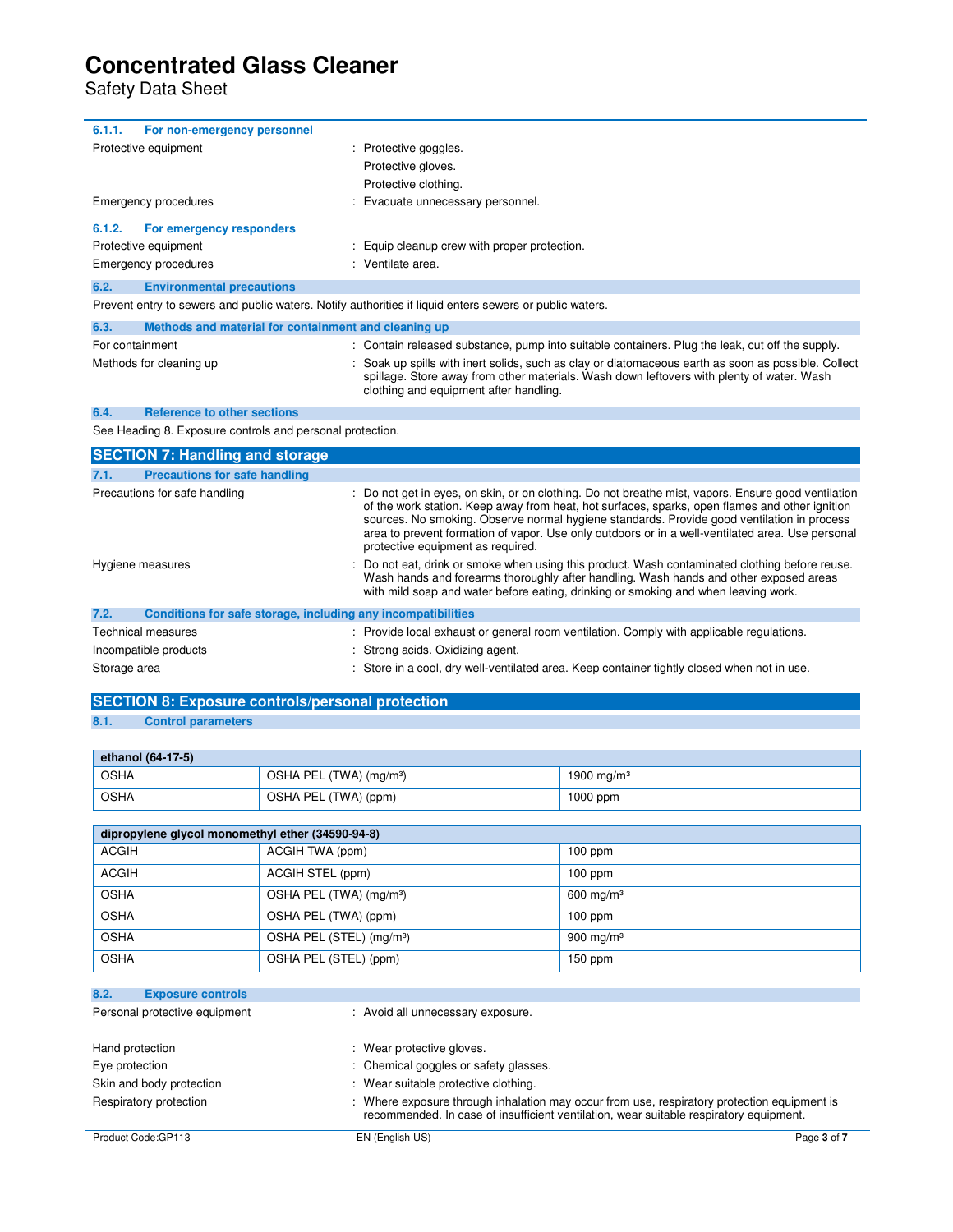Safety Data Sheet

| Other information                                                                                    | When using, do not eat, drink or smoke.                                                                                       |  |
|------------------------------------------------------------------------------------------------------|-------------------------------------------------------------------------------------------------------------------------------|--|
| Appropriate engineering controls                                                                     | Handle in accordance with good industrial hygiene and safety practice. Wash hands before<br>breaks and at the end of workday. |  |
| <b>SECTION 9: Physical and chemical properties</b>                                                   |                                                                                                                               |  |
| Information on basic physical and chemical properties<br>9.1.                                        |                                                                                                                               |  |
| Physical state                                                                                       | : Liquid                                                                                                                      |  |
| Color                                                                                                | : Dark blue                                                                                                                   |  |
| Odor                                                                                                 | : Floral                                                                                                                      |  |
| Odor threshold                                                                                       | : No data available                                                                                                           |  |
| рH                                                                                                   | $: 7.1 - 8.1$                                                                                                                 |  |
| Melting point                                                                                        | : No data available                                                                                                           |  |
| Freezing point                                                                                       | : No data available                                                                                                           |  |
| Boiling point                                                                                        | : No data available                                                                                                           |  |
| Flash point                                                                                          | : $>140$ F                                                                                                                    |  |
| Relative evaporation rate (butyl acetate=1)                                                          | : No data available                                                                                                           |  |
| Flammability (solid, gas)                                                                            | : No data available                                                                                                           |  |
| <b>Explosive limits</b>                                                                              | : No data available                                                                                                           |  |
| Vapor pressure                                                                                       | : No data available                                                                                                           |  |
| Vapor density                                                                                        | : No data available                                                                                                           |  |
| Specific Gravity @ 77º F                                                                             | $0.988 - 1.008$                                                                                                               |  |
| Solubility                                                                                           | Soluble in water.                                                                                                             |  |
| Partition Coefficient n-Octanol-Water                                                                | No data available                                                                                                             |  |
| Auto-ignition temperature                                                                            | : No data available                                                                                                           |  |
| Decomposition temperature                                                                            | No data available                                                                                                             |  |
| Viscosity                                                                                            | : No data available                                                                                                           |  |
| 9.2.<br><b>Other information</b>                                                                     |                                                                                                                               |  |
| VOC content                                                                                          | $:$ < 135 g/l CARB VOC                                                                                                        |  |
| <b>SECTION 10: Stability and reactivity</b>                                                          |                                                                                                                               |  |
| <b>Reactivity</b><br>10.1.                                                                           |                                                                                                                               |  |
| No additional information available                                                                  |                                                                                                                               |  |
| 10.2.<br><b>Chemical stability</b>                                                                   |                                                                                                                               |  |
| Stable under recommended conditions.                                                                 |                                                                                                                               |  |
| 10.3.<br><b>Possibility of hazardous reactions</b><br>Not established.                               |                                                                                                                               |  |
|                                                                                                      |                                                                                                                               |  |
| 10.4.<br><b>Conditions to avoid</b><br>Extremely high or low temperatures. Heat. Open flame. Sparks. |                                                                                                                               |  |
| 10.5.<br><b>Incompatible materials</b>                                                               |                                                                                                                               |  |
| Strong acids. Oxidizers.                                                                             |                                                                                                                               |  |
| 10.6.<br><b>Hazardous decomposition products</b>                                                     |                                                                                                                               |  |
| Carbon monoxide. Carbon dioxide. Sulfur oxides.                                                      |                                                                                                                               |  |
|                                                                                                      |                                                                                                                               |  |
| <b>SECTION 11: Toxicological information</b>                                                         |                                                                                                                               |  |

| 11.1.              | Information on toxicological effects                                             |
|--------------------|----------------------------------------------------------------------------------|
| Acute toxicity     | : Not classified                                                                 |
| ethanol (64-17-5)  |                                                                                  |
| LD50 oral rat      | 10740 mg/kg body weight (Rat; OECD 401: Acute Oral Toxicity; Experimental value) |
| LD50 dermal rabbit | > 16000 mg/kg (Rabbit; Literature study)                                         |
| ATE US (oral)      | 10740.000 mg/kg body weight                                                      |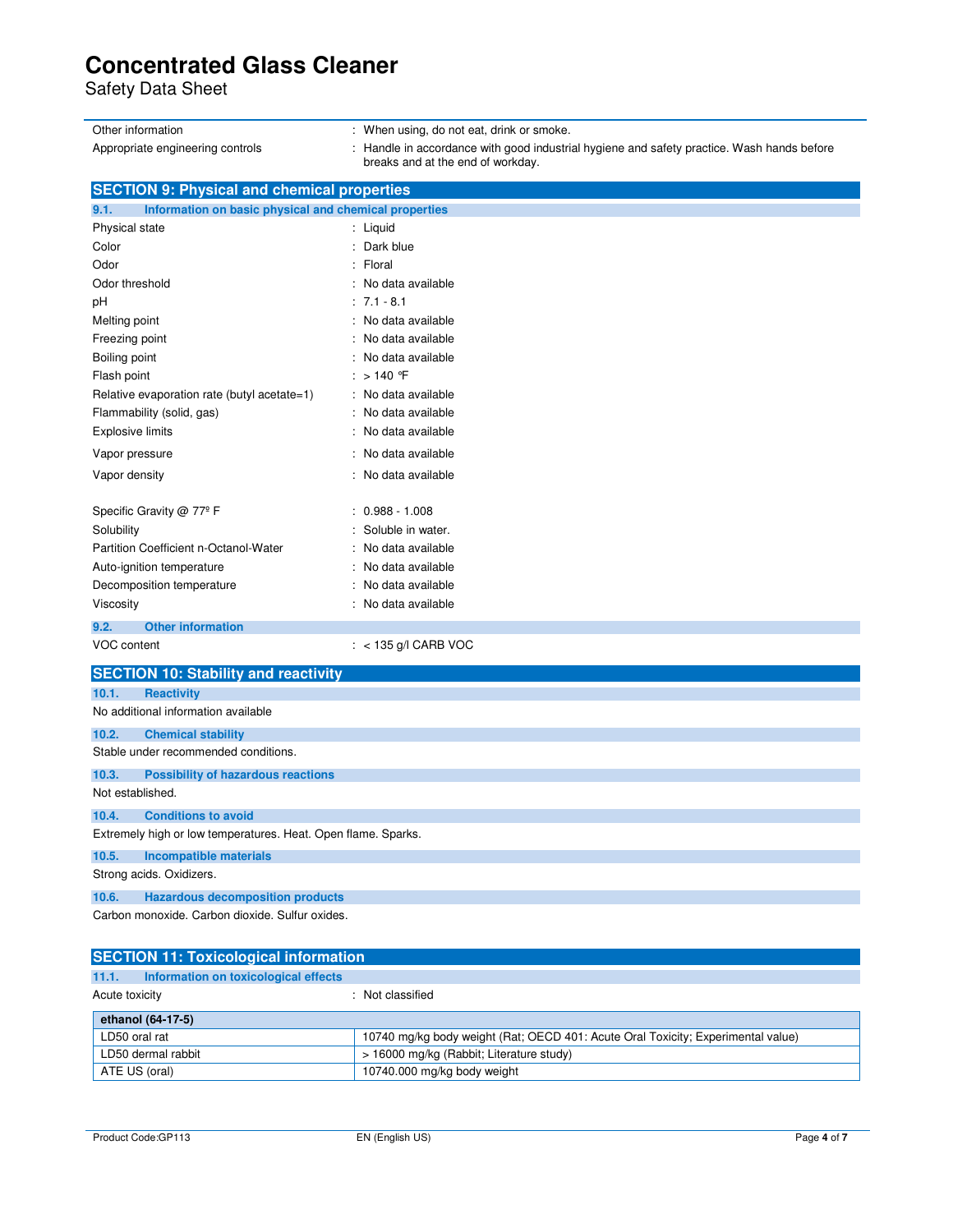Safety Data Sheet

| dipropylene glycol monomethyl ether (34590-94-8)       |                                                                                                                                                                      |  |
|--------------------------------------------------------|----------------------------------------------------------------------------------------------------------------------------------------------------------------------|--|
| LD50 oral rat                                          | 5135 mg/kg (Rat: Equivalent or similar to OECD 401; Literature study: >5000 mg/kg; Rat:<br>Experimental value)                                                       |  |
| LD50 dermal rat                                        | 9500 mg/kg (Rat; Literature study; Equivalent or similar to OECD 402; >19020 mg/kg<br>bodyweight; Rat; Experimental value)                                           |  |
| LD50 dermal rabbit                                     | 9500 mg/kg (Rabbit; Literature study)                                                                                                                                |  |
| ATE US (oral)                                          | 5135.000 mg/kg body weight                                                                                                                                           |  |
| ATE US (dermal)                                        | 9500.000 mg/kg body weight                                                                                                                                           |  |
| 1-butoxy-2-propanol (5131-66-8)                        |                                                                                                                                                                      |  |
| LD50 oral rat                                          | > 2000 mg/kg (Rat)                                                                                                                                                   |  |
| LD50 dermal rabbit                                     | 3100 mg/kg (Rabbit)                                                                                                                                                  |  |
| ATE US (dermal)                                        | 3100.000 mg/kg body weight                                                                                                                                           |  |
| Skin corrosion/irritation                              | : Causes skin irritation.                                                                                                                                            |  |
|                                                        | pH: 7.1 - 8.1                                                                                                                                                        |  |
| Serious eye damage/irritation                          | : Causes serious eye irritation.                                                                                                                                     |  |
|                                                        | pH: 7.1 - 8.1                                                                                                                                                        |  |
| Respiratory or skin sensitization                      | Not classified                                                                                                                                                       |  |
| Germ cell mutagenicity                                 | Not classified                                                                                                                                                       |  |
| Carcinogenicity                                        | : Not classified                                                                                                                                                     |  |
| Reproductive toxicity                                  | : Not classified                                                                                                                                                     |  |
| Specific target organ toxicity (single exposure)       | : Not classified                                                                                                                                                     |  |
| Specific target organ toxicity (repeated<br>exposure)  | : Not classified                                                                                                                                                     |  |
| Aspiration hazard                                      | : Not classified                                                                                                                                                     |  |
| Potential Adverse human health effects and<br>symptoms | : Based on available data, the classification criteria are not met                                                                                                   |  |
| Symptoms/injuries after skin contact                   | : Causes skin irritation. Repeated exposure may cause skin dryness or cracking.                                                                                      |  |
| Symptoms/injuries after eye contact                    | : Causes serious eye irritation.                                                                                                                                     |  |
| Symptoms/injuries after ingestion                      | : FOLLOWING SYMPTOMS MAY APPEAR LATER: Gastrointestinal complaints. Irritation of the<br>gastric/intestinal mucosa. Irritation of the oral mucous membranes. Nausea. |  |

## **SECTION 12: Ecological information**

**12.1. Toxicity** 

| ethanol (64-17-5)                                |                                                               |  |
|--------------------------------------------------|---------------------------------------------------------------|--|
| LC50 fish 1                                      | 14200 mg/l (96 h; Pimephales promelas; Nominal concentration) |  |
| EC50 Daphnia 1                                   | 9300 mg/l (48 h; Daphnia magna)                               |  |
| LC50 fish 2                                      | 13000 mg/l 96 h; Salmo gairdneri (Oncorhynchus mykiss)        |  |
| EC50 Daphnia 2                                   | 10800 mg/l (24 h; Daphnia magna)                              |  |
| Threshold limit other aquatic organisms 1        | 65 mg/l (72 h; Protozoa)                                      |  |
| Threshold limit algae 1                          | 1450 mg/l (192 h; Microcystis aeruginosa; Growth rate)        |  |
| Threshold limit algae 2                          | 5000 mg/l (168 h; Scenedesmus quadricauda; Growth rate)       |  |
| dipropylene glycol monomethyl ether (34590-94-8) |                                                               |  |
| LC50 fish 1                                      | > 10000 mg/l (96 h; Pimephales promelas; GLP)                 |  |
| LC50 other aquatic organisms 1                   | > 1000 mg/l (96 h; Crangon crangon)                           |  |
| LC50 fish 2                                      | > 150 mg/l (72 h; Pisces)                                     |  |
| Threshold limit other aquatic organisms 1        | > 1000 mg/l (96 h; Crangon crangon)                           |  |
| Threshold limit algae 1                          | 969 mg/l (72 h; Selenastrum capricornutum; GLP)               |  |
| Threshold limit algae 2                          | > 969 mg/l (72 h; Selenastrum capricornutum; GLP)             |  |
| 1-butoxy-2-propanol (5131-66-8)                  |                                                               |  |
| LC50 fish 1                                      | 1060 mg/l (Fathead minnow)                                    |  |
| EC50 Daphnia 1                                   | $> 1000$ mg/l                                                 |  |
| NOEC (acute)                                     | 560 mg/l (Daphnia magna)                                      |  |
| 100<br>Dovojatoneg and dogvadability             |                                                               |  |

**12.2. Persistence and degradability**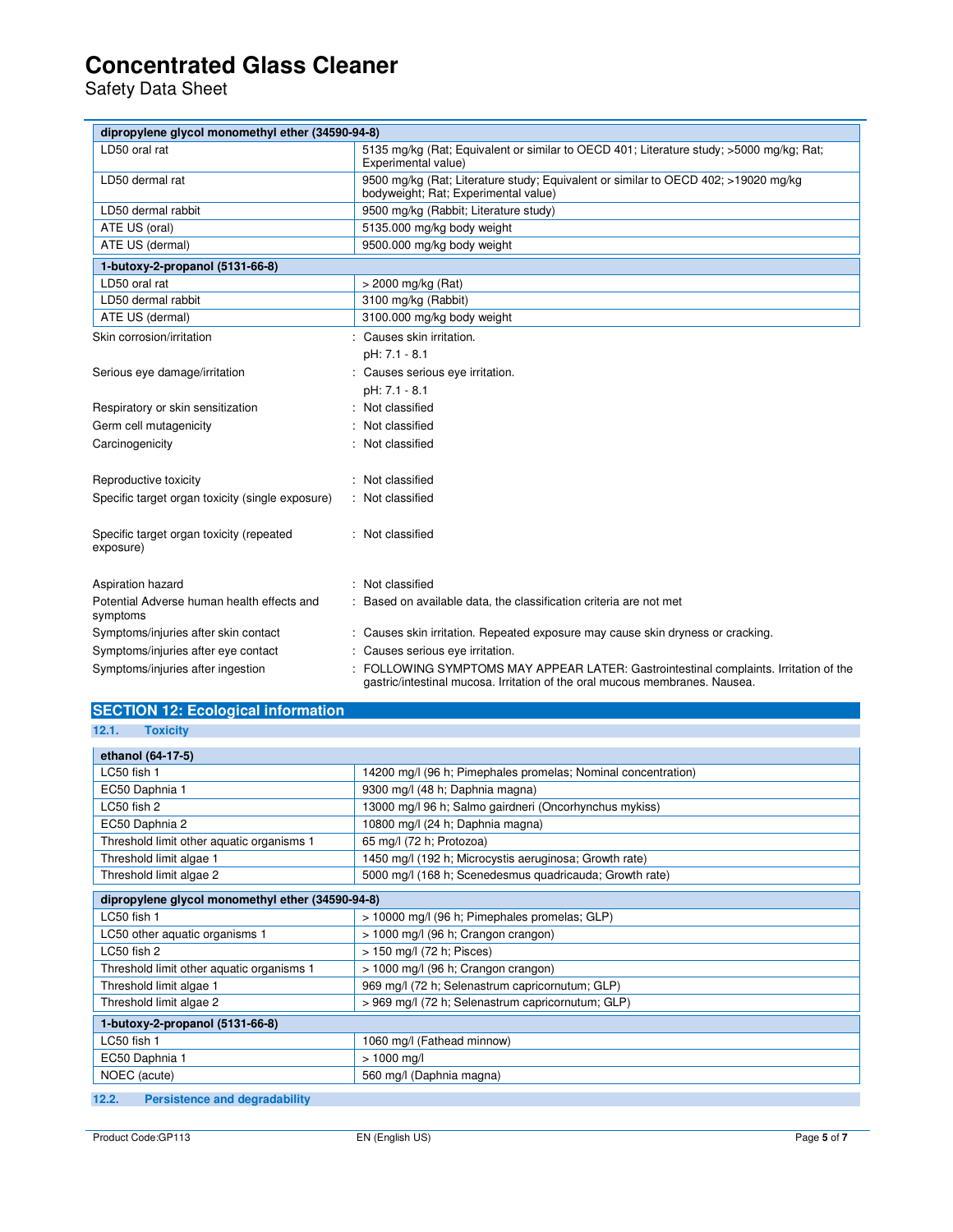Safety Data Sheet

| ethanol (64-17-5)                                |                                                                                                                      |  |
|--------------------------------------------------|----------------------------------------------------------------------------------------------------------------------|--|
| Persistence and degradability                    | Readily biodegradable in water. Biodegradable in the soil. No (test) data on mobility of the<br>substance available. |  |
| Biochemical oxygen demand (BOD)                  | 0.8 - 0.967 g O <sub>2</sub> /g substance                                                                            |  |
| Chemical oxygen demand (COD)                     | 1.70 g O <sub>2</sub> /g substance                                                                                   |  |
| ThOD                                             | 2.10 g O <sub>2</sub> /g substance                                                                                   |  |
| BOD (% of ThOD)                                  | 0.43 % ThOD                                                                                                          |  |
| sodium lauryl ether sulfate (9004-82-4)          |                                                                                                                      |  |
| Persistence and degradability                    | Not established.                                                                                                     |  |
| dipropylene glycol monomethyl ether (34590-94-8) |                                                                                                                      |  |
| Persistence and degradability                    | Readily biodegradable in water. No (test) data on mobility of the substance available.<br>Photolysis in the air.     |  |
| Biochemical oxygen demand (BOD)                  | 0 g O <sub>2</sub> /g substance                                                                                      |  |
| ThOD                                             | 2.06 g O <sub>2</sub> /g substance                                                                                   |  |
| BOD (% of ThOD)                                  | 0 % ThOD                                                                                                             |  |
| 1-butoxy-2-propanol (5131-66-8)                  |                                                                                                                      |  |
| Persistence and degradability                    | Readily biodegradable in water.                                                                                      |  |
| 12.3.<br><b>Bioaccumulative potential</b>        |                                                                                                                      |  |
| ethanol (64-17-5)                                |                                                                                                                      |  |
| Log Pow                                          | -0.31 (Experimental value)                                                                                           |  |
| Bioaccumulative potential                        | Low potential for bioaccumulation (Log Kow $<$ 4).                                                                   |  |
| sodium lauryl ether sulfate (9004-82-4)          |                                                                                                                      |  |
| Bioaccumulative potential                        | Not established.                                                                                                     |  |
| dipropylene glycol monomethyl ether (34590-94-8) |                                                                                                                      |  |
| Log Pow                                          | 0.0043 (Experimental value; OECD 102: Melting Point/Melting Range; 25 °C)                                            |  |
| Bioaccumulative potential                        | Low potential for bioaccumulation (Log Kow < 4).                                                                     |  |
| 1-butoxy-2-propanol (5131-66-8)                  |                                                                                                                      |  |
| Log Pow                                          | 0.98 (QSAR)                                                                                                          |  |
| Bioaccumulative potential                        | Low potential for bioaccumulation (Log Kow $<$ 4).                                                                   |  |
|                                                  |                                                                                                                      |  |
| 12.4.<br><b>Other adverse effects</b>            |                                                                                                                      |  |
| Other information                                | : Avoid release to the environment.                                                                                  |  |
| <b>SECTION 13: Disposal considerations</b>       |                                                                                                                      |  |
| 13.1.<br><b>Waste treatment methods</b>          |                                                                                                                      |  |
| Waste disposal recommendations                   | Dispose of contents/container in accordance with Local, State, and Federal regulations.                              |  |
| Ecology - waste materials                        | : Avoid release to the environment.                                                                                  |  |
| <b>SECTION 14: Transport information</b>         |                                                                                                                      |  |
| 14.1.<br><b>UN Number</b>                        |                                                                                                                      |  |
|                                                  |                                                                                                                      |  |
| UN-No.(DOT)                                      | : Not Regulated                                                                                                      |  |
| Other information                                | Although product has a flash point <200° F, it is an aqueous solution and does not sustain<br>combustion.            |  |
| 14.2.<br><b>UN proper shipping name</b>          |                                                                                                                      |  |
| DOT Proper Shipping Name                         | : Not Regulated                                                                                                      |  |
| <b>SECTION 15: Regulatory information</b>        |                                                                                                                      |  |
| 15.1. US Federal regulations                     |                                                                                                                      |  |
|                                                  |                                                                                                                      |  |

All components of this product are listed on the Toxic Substances Control Act (TSCA) inventory